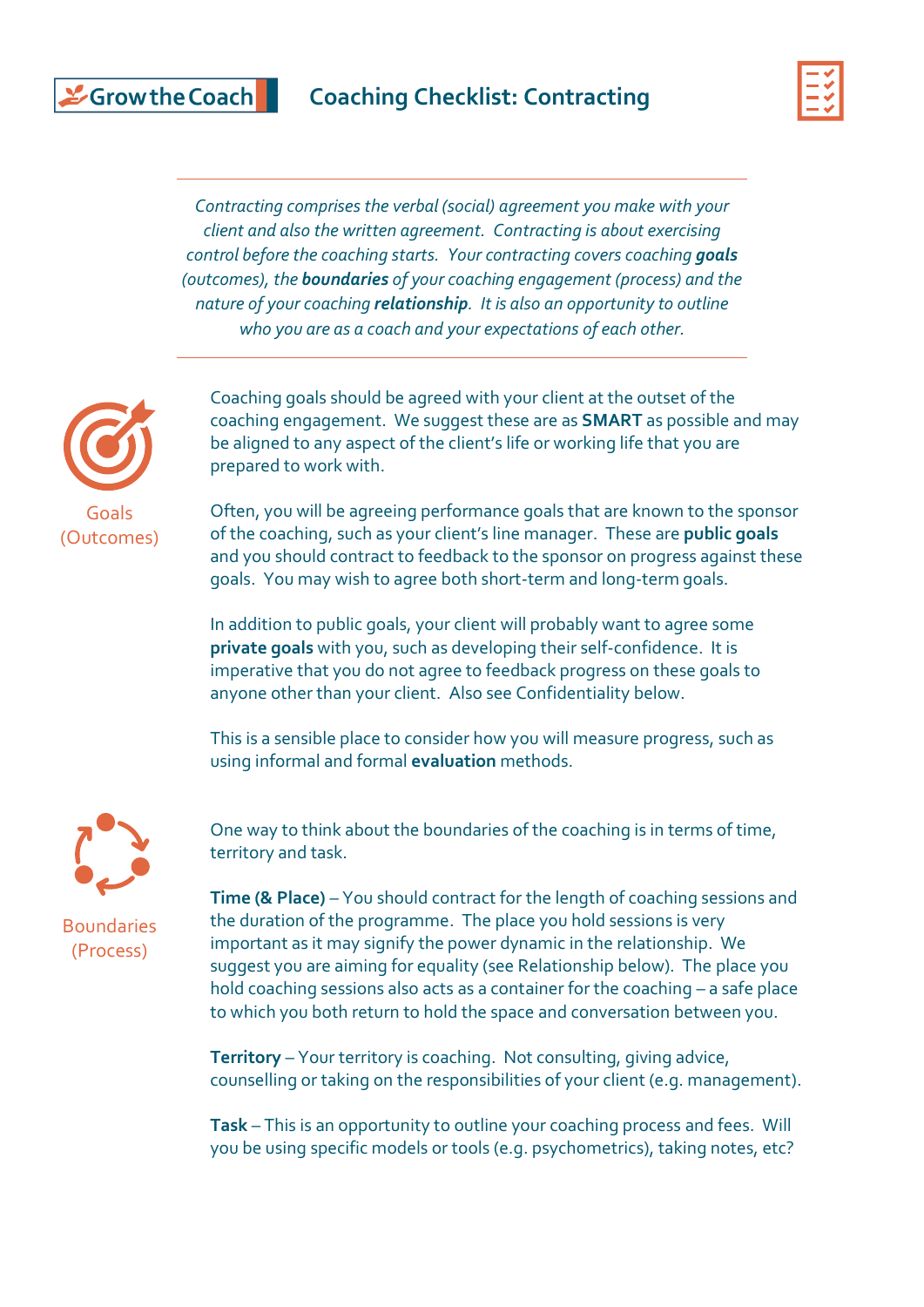### **Coaching Checklist: Contracting**





The most critical aspect of your coaching contract is to set out your expectations of each other in terms of roles and responsibilities, confidentiality and equality.

Relationship

#### **Roles and responsibilities**

- You should contract for what happens if either of you has to cancel a session at varying lengths of notice, e.g. when will you charge for a session that is cancelled and when will you be happy to re-arrange it?
- You should also set out the arrangement for termination of the relationship, e.g. if the client does not feel she is benefitting, how can she end the coaching and will you help her find an alternative coach?
- **·** This is a good place to consider ethics do you coach under a recognised code of conduct? Are you in regular coaching yourself? Do you operate under professional supervision? If so can your coach contact your supervisor if they have a complaint or perceive a conflict of interest?

Your position in relation to **confidentiality** should be explicitly set out, including your privacy and data protection policy and process. See also public and private goals in the Goals (outcomes) section above.

As a coach, you act in servitude to your client and the system in which they operate. Your goal in contracting is to establish a working alliance with them. This means you are equal partners in the relationship. **Equality** helps to build trust.



Your written agreement should contain both your signatures and a date.

time & place, territory and task. You are less likely to re-contract your relationship, which is why it is very important to explicitly contract for your

expectations of each other at the outset.

Re-contracting can and will occur throughout the engagement, e.g. on goals,

Remember



"The ongoing relationship between coach and client exists only to address the goals of the client," Henry Kimsey-House et al (2011), *Co-Active Coaching 3 rd Ed.*, Nicholas-Brealey.

"Where the coach provides (expert) input, he is reducing the client's responsibility," Sir John Whitmore.

"When [coaches] talk about their disasters, their conclusion is usually that there was fault in the initial contracting stage," Peter Block.